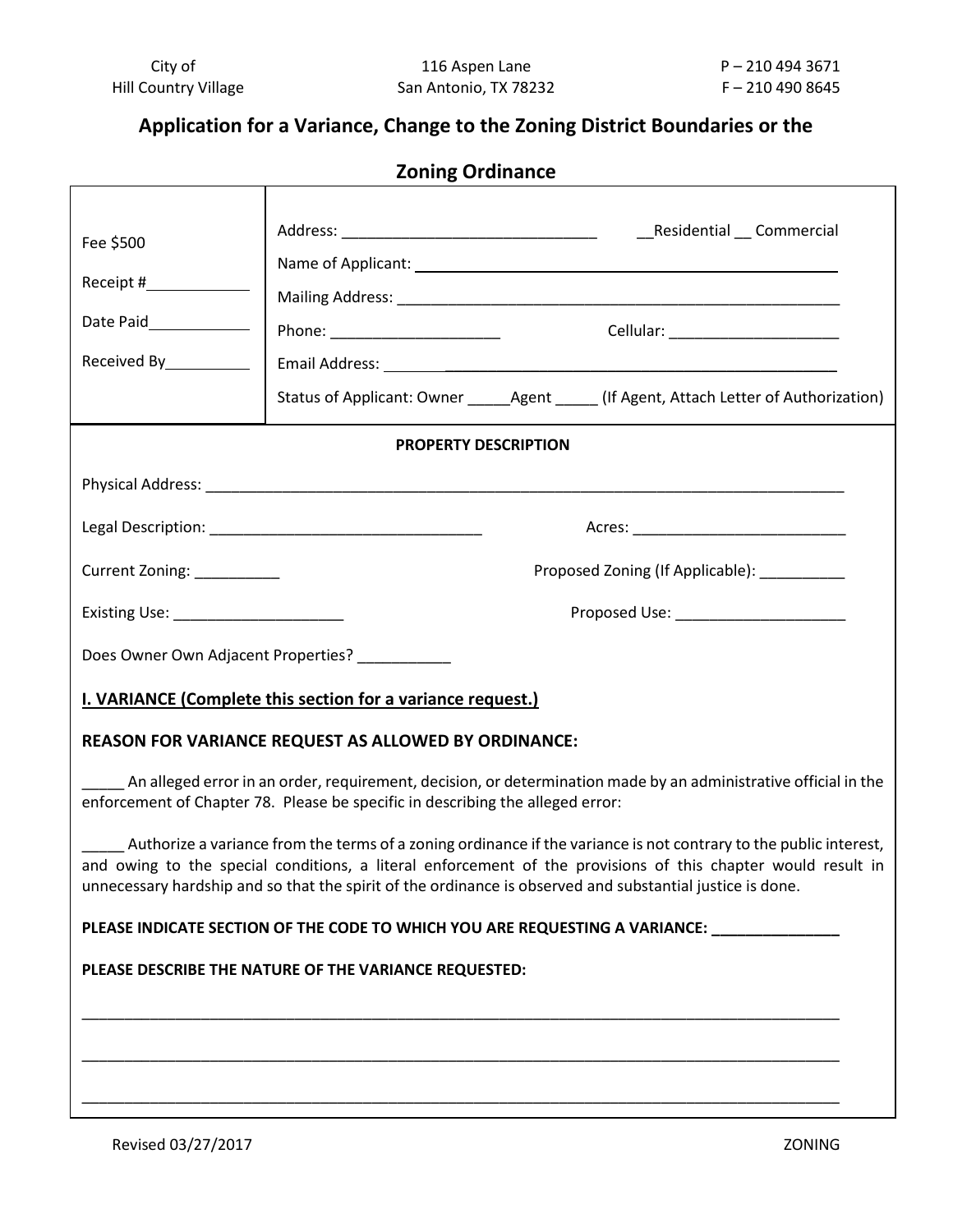| PLEASE SPECIFY THE HARDSHIP (WHAT IS THE IMPACT TO THE OWNER?):                                                 |  |  |  |
|-----------------------------------------------------------------------------------------------------------------|--|--|--|
|                                                                                                                 |  |  |  |
|                                                                                                                 |  |  |  |
| IF ADDITIONAL SPACE IS NEEDED FOR A SUMMARY OF REASON FOR REQUEST, ATTACH AN ADDITIONAL TYPED OR PRINTED SHEET. |  |  |  |
| II. CHANGES TO ZONING DISTRICTS OR ZONING CODE TEXT (Complete this section for a request to change              |  |  |  |
| zoning boundaries, the nature of zoning districts and/or the Zoning Code.)                                      |  |  |  |
| EXISTING ZONING DISTRICT AND/OR CODE REQUIREMENT THAT YOU REQUEST TO CHANGE:                                    |  |  |  |
|                                                                                                                 |  |  |  |
|                                                                                                                 |  |  |  |
| <b>WHAT CHANGE DO YOU REQUEST?</b>                                                                              |  |  |  |
|                                                                                                                 |  |  |  |
|                                                                                                                 |  |  |  |
| <b>REASON FOR CHANGE REQUEST</b>                                                                                |  |  |  |
|                                                                                                                 |  |  |  |
|                                                                                                                 |  |  |  |
|                                                                                                                 |  |  |  |
|                                                                                                                 |  |  |  |
|                                                                                                                 |  |  |  |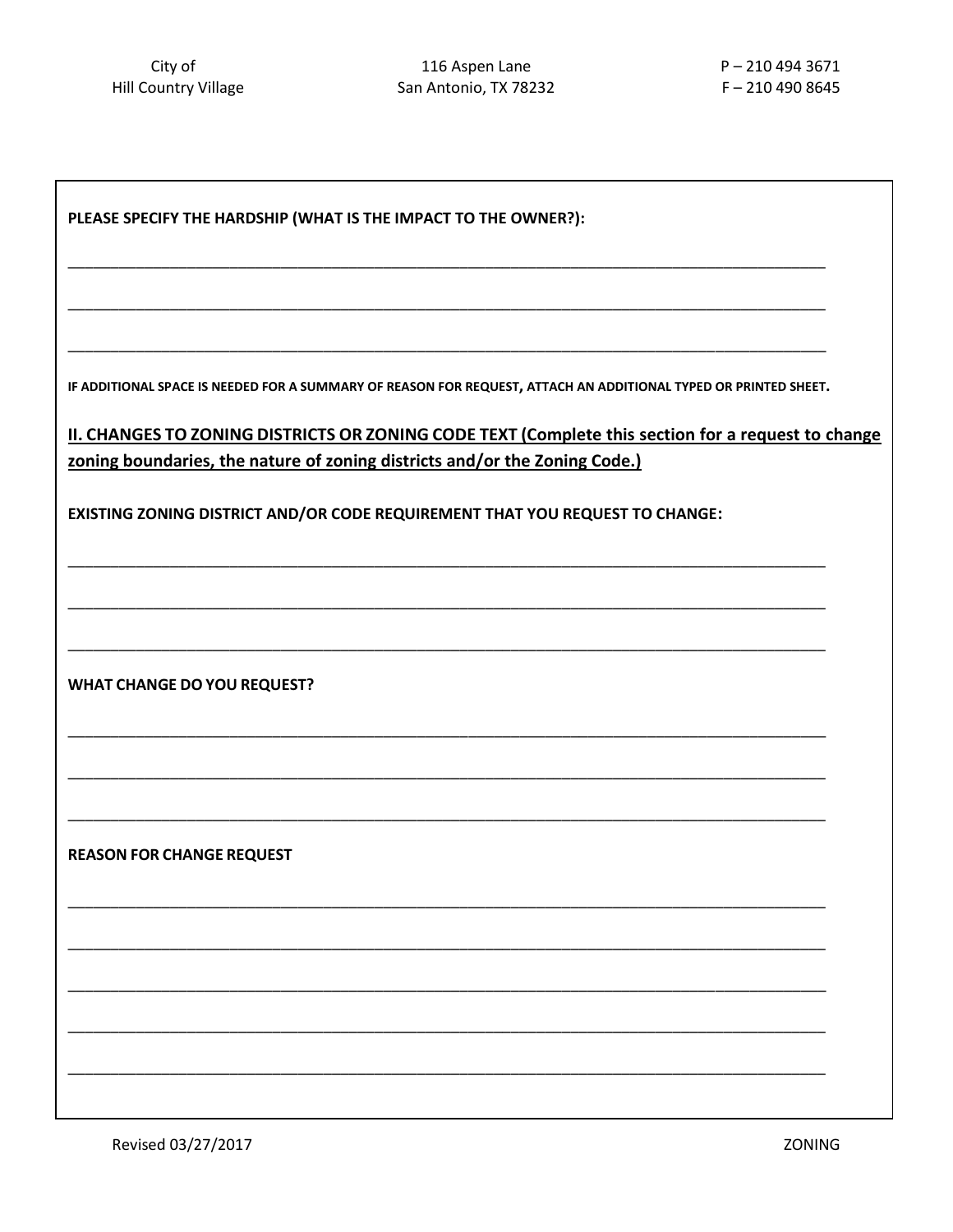### **Sec. 78-21. - Procedures for zoning changes and text amendments.**

- (a) *Powers of city council.* Pursuant to the provisions of Local Government Code § 211.001 et seq., the city council may amend or supplement the provisions of this chapter and it may change the zoning districts and district boundaries established in this chapter.
- (b) *Filing with city administrator or his designated agent.* All petitions, applications, recommendations, or proposals for changes in the zoning district classification of property or for changes in the textual provisions of this chapter shall be filed with the city administrator or his designated agent.
- (c) *Fee to accompany application.* When an application is filed for a change of zoning district boundaries or for any change in the text of the zoning ordinance, such application shall be accompanied by a nonrefundable fee in the amount established by city council from time to time. The fee shall be paid by cash, certified check, or cashier's check to the city administrator or his designated agent immediately upon filing said application. No notice of such application shall issue and no hearing shall be had before the zoning commission or the city council until the prescribed fee is paid. The city administrator or his designated agent shall keep and preserve an itemized record of all fees received and the disposition thereof.
- (d) *Repeat applications.* No application for the rezoning of any lot or tract of land in the city shall be received or filed with the zoning commission and no hearing had thereon, if, within six months prior thereto an application was received or filed and withdrawn before a full, fair and complete and final hearing was had thereon; or if within six months prior thereto a full, fair, complete and final hearing was had on the rezoning of such lot or tract of land before the zoning commission; provided, however, if new, relevant and substantial evidence, which could not have been secured at the time set for the original hearing shall be produced by the applicant, under a sworn affidavit to that effect, then in that event, the zoning commission shall have the power to waive this minimum time limit and proceed to hear and consider such application. It is further provided that no application for the rezoning of a lot or tract of land in the city shall be received or filed with the zoning commission and no hearing had thereon, if within one year prior thereto the city council, after consideration and hearing, has denied an application for rezoning of the same property.
- (e) *Notice of commission hearing.* At least 11 days in advance of the commission hearing, the city administrator or his designated agent shall notify the owners of all property within 750 feet of the subject property inside the city limits, and within 200 feet of the subject property outside the city limits, of the matter which is pending before the zoning commission. For this purpose, the owners to be notified shall be determined from the most recent city tax roll for properties inside the city limits, and from the most recent tax roll of the county or the adjacent city for properties outside the city limits. The city administrator or his designated agent shall also publish notice of the council hearing at least 16 days in advance of the hearing date, as required by law.
- (f) *Recommendation by zoning commission.* The zoning commission shall file its report and recommendations signed by the chair or presiding member on the matter with the city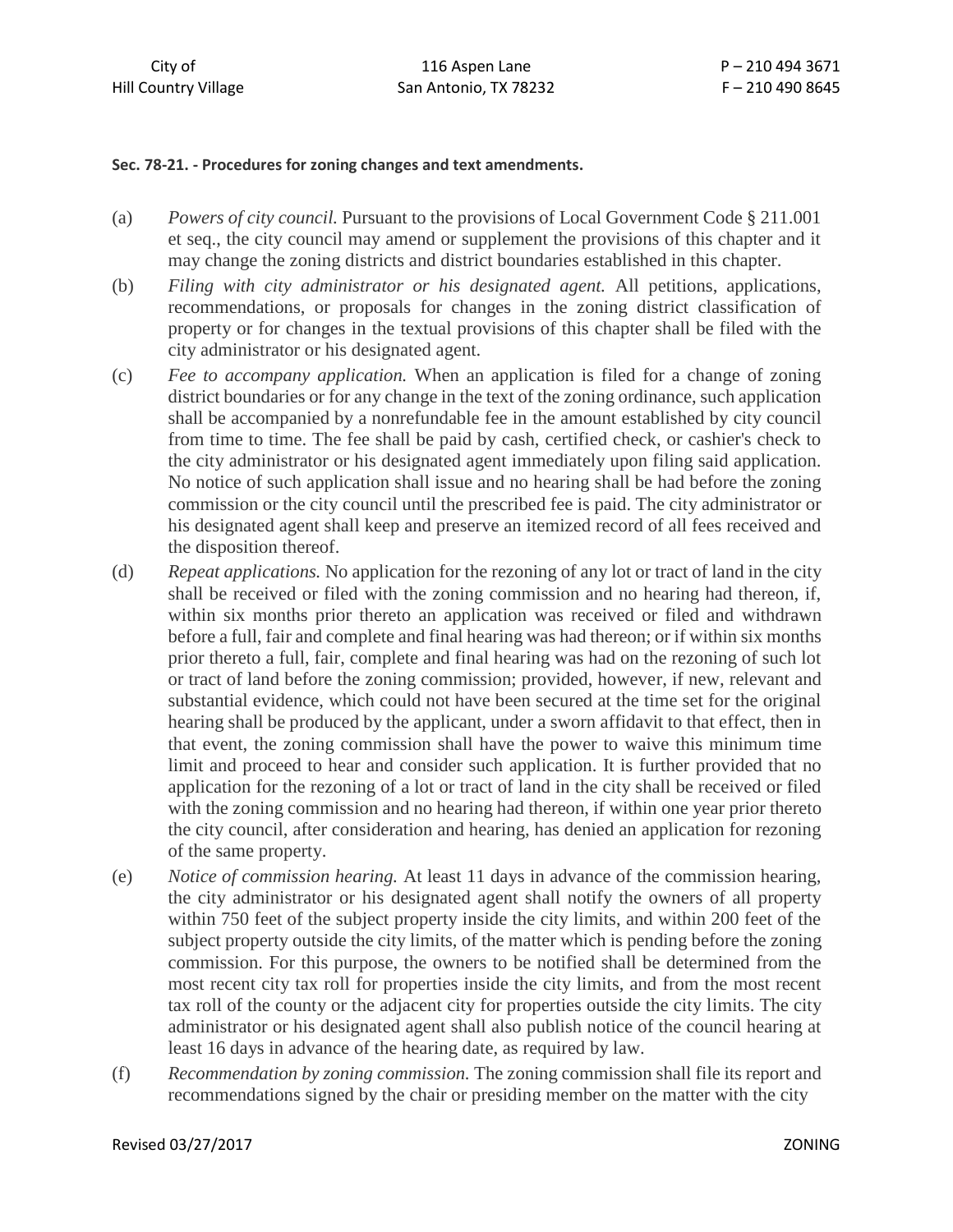administrator or his designated agent for transmittal to the city council as soon as practical after the conclusion of the commission's hearing, so that final action on the matter by city council is not unreasonably delayed.

- (g) *Application to city council.* All applications for rezoning which have been recommended for approval by the zoning commission shall be presented by the applicant to the city council within 90 days from the date of the commission's approval. In the event the applicant fails to present the application for rezoning to the city council within 90 days, the city council shall not act on the application until it has been resubmitted to the zoning commission for action. The application shall then be treated as an original application for rezoning, and all fees required by this chapter shall be paid by the applicant.
- (h) *Notice of council hearing.* Upon receipt of the report and recommendations of the zoning commission and the applicant's application to the city council, the city council shall hold a public hearing and act on the matter with reasonable and deliberate speed. At least 11 days in advance of the council hearing, the city administrator or his designated agent shall notify the owners of all property within 750 feet of the subject property inside the city limits, and within 200 feet of the subject property outside the city limits, of the matter which is pending before the city council. The city administrator or his designated agent shall also publish notice of the council hearing at least 16 days in advance of the hearing date, as required by law.
- (i) *Effect of protest.* If the zoning commission recommends against a change in zoning or if there is a protest against a change in the zoning district classification of any property signed by the owners of 20 percent or more, either of the area of the lots included in such proposed change, or of the lots or tracts of land immediately adjoining the same and extending 200 feet therefrom, such amendment shall not become effective except by the favorable vote of three-fourths of all the members of the city council.
- (j) *Requirements for additional information.* Before taking final action on any rezoning application, either the zoning commission or the city council may require the applicant to present, at the applicant's expense, engineering reports, data or other information which either the commission or the city council may reasonably require in order to make an appropriate determination on the application. Such information shall be furnished to the city administrator or his designated agent when requested by either the commission or the city council.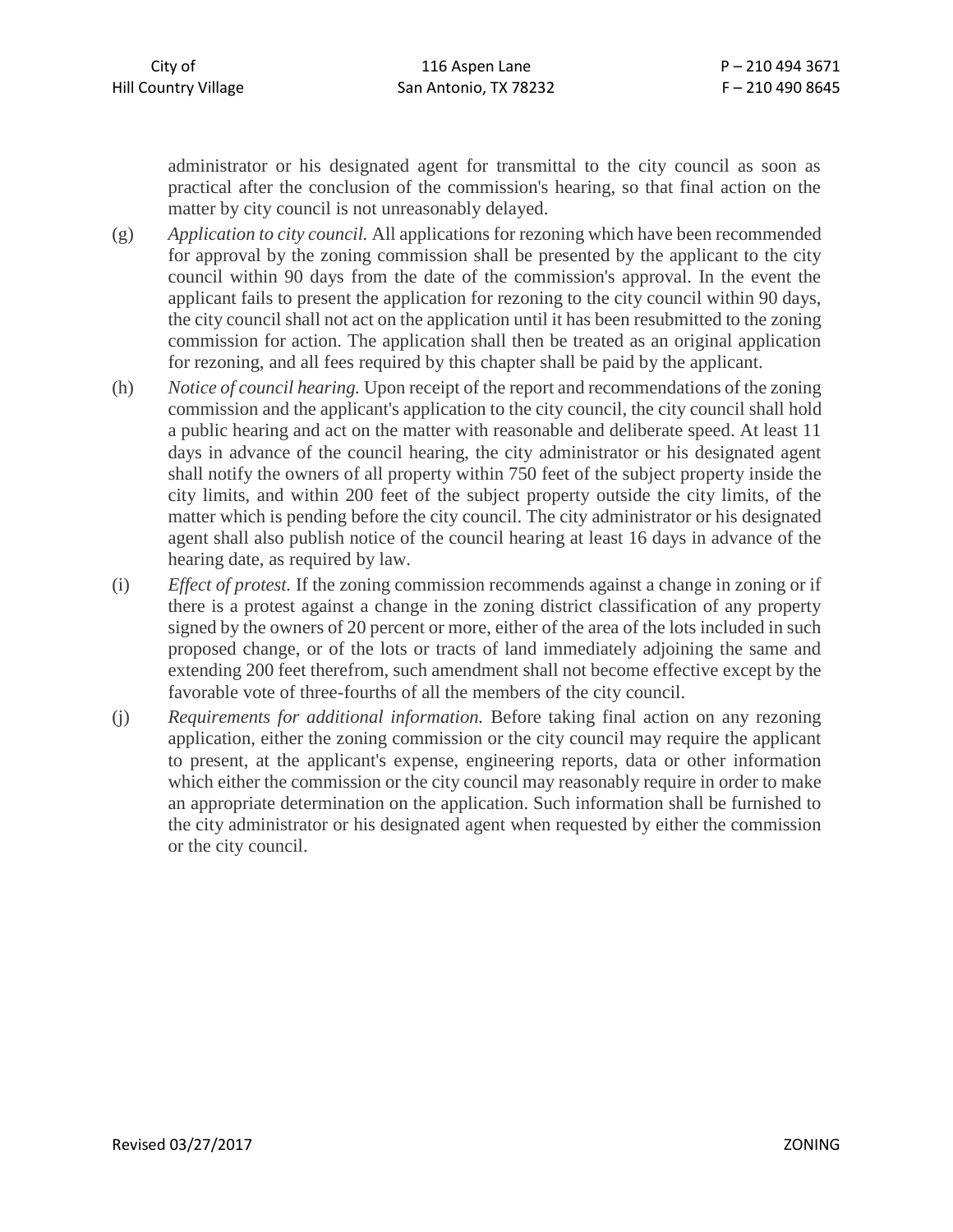## **III. APPLICANT SIGNATURE AND CERTIFICATION FOR VARIANCE OR CHANGE TO ZONING DISTRICTS OR ZONING CODE TEXT (Must be completed.)**

**I hereby certify that I have read and examined this application, the attached instruction sheet, and the justifications for granting a variance or change, and know the information I have provided to be true and correct. All provisions of laws and ordinances governing this application will be complied with whether specified herein or not. The granting of a variance or special exception does not presume to give authority to violate or cancel the provisions of any other state or local law regulating the use of the property. I further understand that work must begin within 90 days of variance granted or the variance expires.**

 **Applicant's Signature**

**\_\_\_\_\_\_\_\_\_\_\_\_\_\_\_\_\_\_\_\_\_\_\_\_\_**